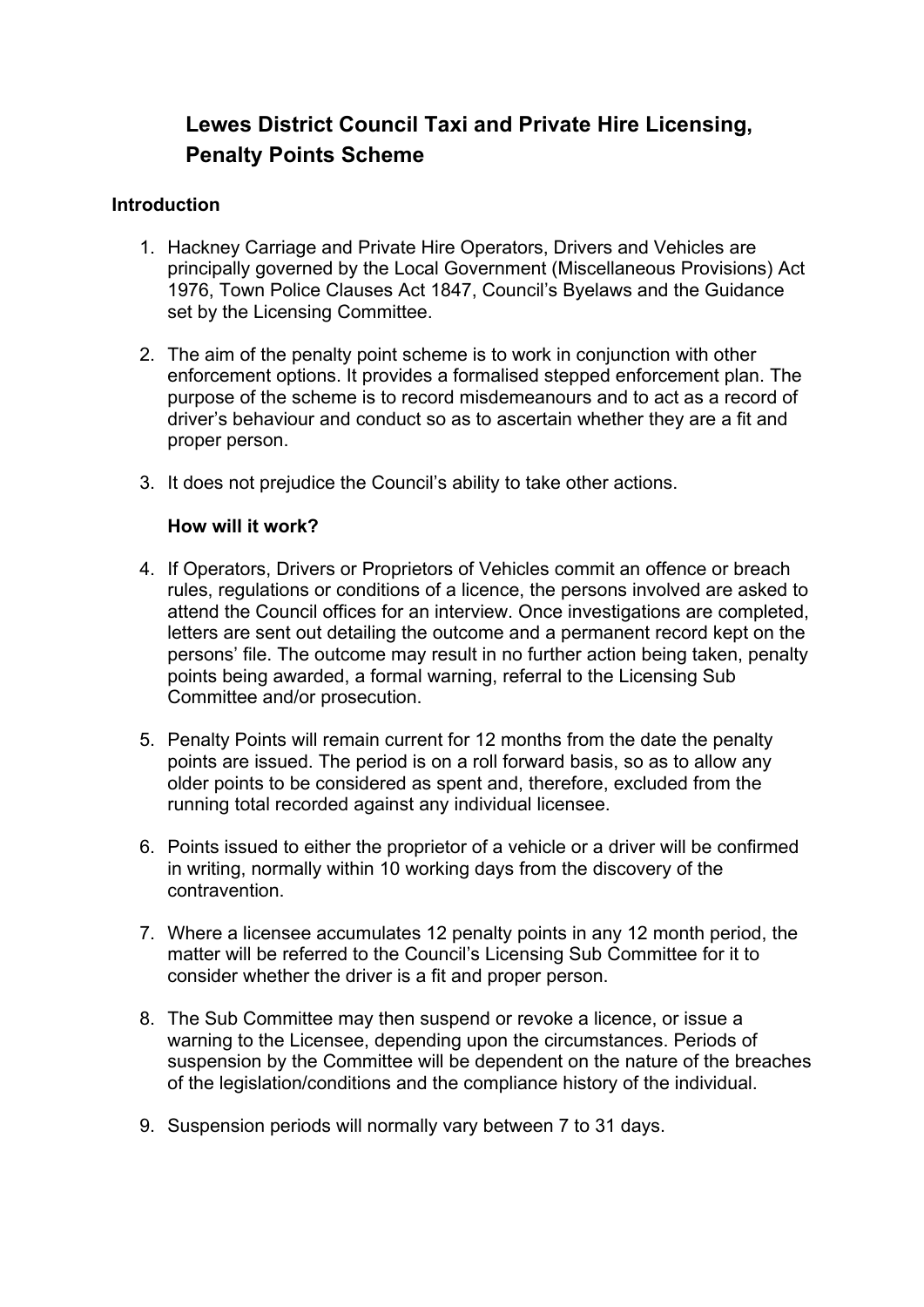- 10.Disputes regarding the issuing of penalty points by Officers will be referred to the Licensing Sub Committee. They will have discretion to award a greater number of points than displayed on the tariff, if the complaint is upheld. Drivers must appeal any points issued by Officers to the Licensing Sub Committee within 21 days.
- 11.The system will operate without prejudice to the Council's ability to take other action that it is entitled to take under legislation, byelaws and regulations. If points are issued to a proprietor/driver for a matter which is also a criminal offence, e.g. bald tyres, no badge, those person(s) will not then be the subject of a prosecution by the Council.

|                | <b>Details of the misconduct</b>                                                                                              | <b>Points</b><br><b>Applicable</b> | <b>Driver</b> | <b>Vehicle</b><br>Owner<br>or<br><b>Operator</b> |
|----------------|-------------------------------------------------------------------------------------------------------------------------------|------------------------------------|---------------|--------------------------------------------------|
| $\mathbf{1}$   | Providing false or misleading information on licence application<br>form / failing to provide relevant information or pay the | 6                                  | ✓             | ✓                                                |
|                | relevant fee (including dishonoured cheques)                                                                                  |                                    |               |                                                  |
| $\overline{2}$ | Failure to notify, in writing, the Council of a change of address<br>within 7 calendar days                                   | 3                                  | $\checkmark$  | $\checkmark$                                     |
| 3              | Refusal to accept hiring without reasonable cause                                                                             | 6                                  | $\checkmark$  |                                                  |
| 4              | Unreasonable prolongation of journeys or any misconduct<br>regarding the charging of fares                                    | 6                                  | ✓             |                                                  |
| 5              | Plying for hire by Private hire drivers or Hackney Carriage<br>drivers plying for hire outside the district                   | 9                                  | ✓             | $\checkmark$                                     |
| 6              | Private hire vehicle parking or waiting on a taxi rank                                                                        | 9                                  |               | $\checkmark$                                     |
| $\overline{7}$ | Inappropriate behaviour at a taxi rank,                                                                                       | $1 - 12*$                          | $\checkmark$  |                                                  |
| 8              | Leaving a taxi unattended at a rank                                                                                           | 4                                  | $\checkmark$  |                                                  |
| 9              | Using unlicensed vehicle or using a licensed vehicle without<br>insurance or without a valid VCT                              | 12                                 | $\checkmark$  | $\checkmark$                                     |
| 10             | Failure to produce relevant documents within timescales when<br>requested by an Authorised Officer                            | 4                                  | ✓             | $\checkmark$                                     |
| 11             | Unsatisfactory condition of vehicle, interior or exterior                                                                     | 4                                  | ✓             | $\checkmark$                                     |
| 12             | Failure to undergo the 6 monthly VCT on time                                                                                  | 6                                  |               | ✓                                                |
| 13             | Failure to provide proof of insurance cover when requested                                                                    | 6                                  | $\checkmark$  |                                                  |
| 14             | Failure to produce Hackney Carriage or Private Hire vehicle for<br>re-testing when required                                   | 4                                  |               | ✓                                                |

## Appendix 7 Penalty **Points Scheme**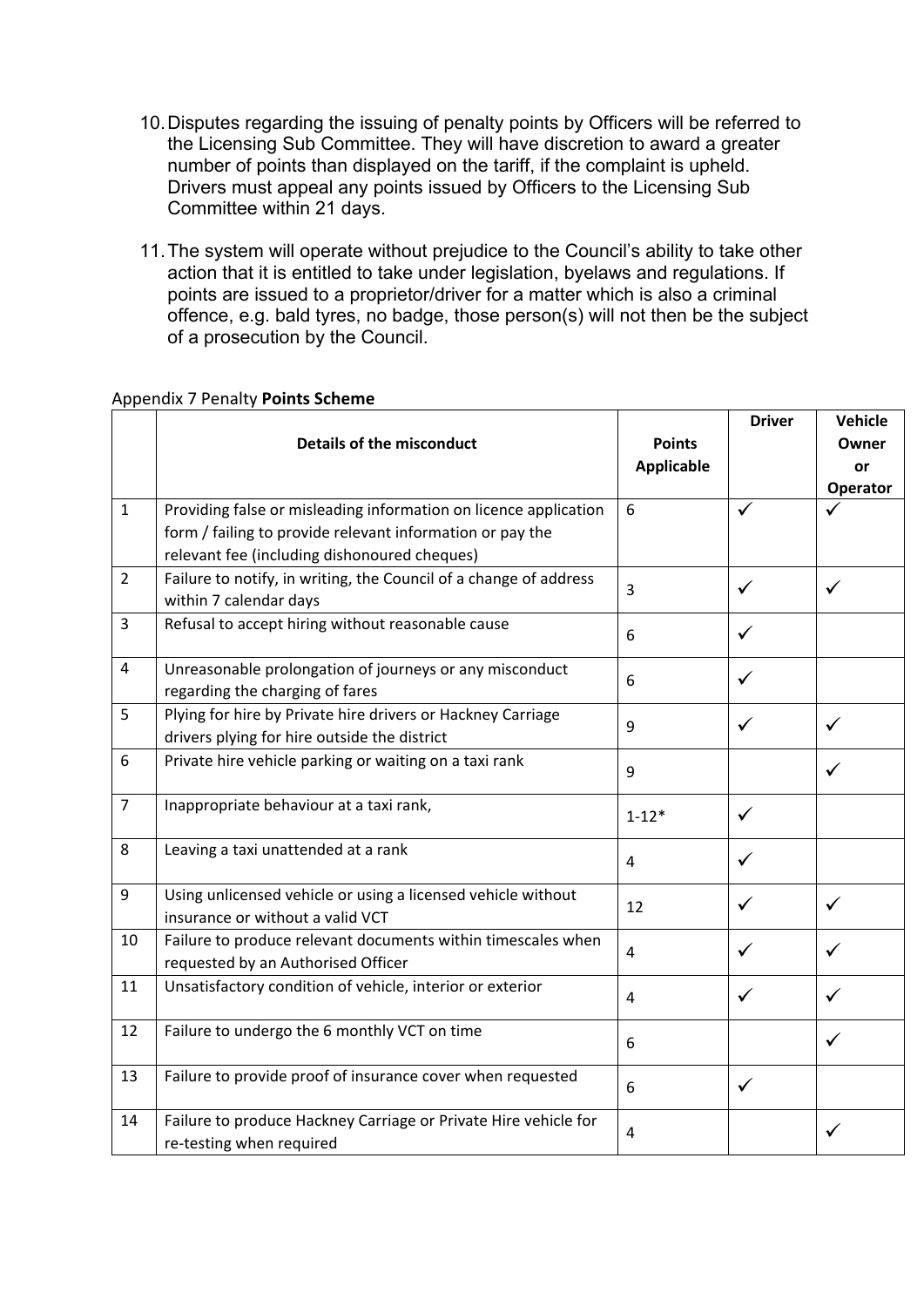| 15 | Using a vehicle subject to a suspension order issued by an                                      | 12                |                | ✓            |
|----|-------------------------------------------------------------------------------------------------|-------------------|----------------|--------------|
|    | Authorised Officer or a police officer                                                          |                   |                |              |
| 16 | Using a vehicle for which the licence has been suspended or                                     | 12                |                |              |
|    | revoked                                                                                         |                   |                |              |
| 17 | Failure to report, in writing, within 72 hours, accident or                                     | 4                 |                | ✓            |
|    | damage to licensed vehicle, which would cause the vehicle to                                    |                   |                |              |
|    | breach licence conditions                                                                       |                   |                |              |
| 18 | Carrying more passengers than stated on the vehicle licence                                     | 6                 | $\checkmark$   |              |
|    |                                                                                                 |                   | <b>Driver</b>  | Vehicle      |
|    | <b>Details of the misconduct</b>                                                                | <b>Points</b>     |                | Owner        |
|    |                                                                                                 | <b>Applicable</b> |                | or           |
|    |                                                                                                 |                   |                | Operator     |
| 19 | Failure to display external/internal licence plate in a fixed                                   |                   |                |              |
|    | position or failure to display appropriate door signs                                           | 6                 | $\checkmark$ . | $\checkmark$ |
| 20 | Carrying an offensive weapon in the vehicle                                                     |                   |                |              |
|    |                                                                                                 | 12                |                |              |
| 21 | Failure to notify a transfer of Private Hire or Hackney Carriage                                |                   |                |              |
|    | vehicle licence within 14 days of transfer                                                      | 4                 |                | ✓            |
| 22 | Failure to carry fire extinguisher                                                              | 4                 |                | $\checkmark$ |
|    |                                                                                                 |                   |                |              |
| 23 | Failure to carry first aid kit                                                                  | 3                 |                | ✓            |
|    |                                                                                                 |                   |                |              |
| 24 | Displaying unsuitable or inappropriate sited signs or                                           | 3                 |                | ✓            |
|    | unauthorised advertisements in or on the vehicle                                                |                   |                |              |
| 25 | Failure to use authorised roof light                                                            | 4                 | $\checkmark$   |              |
|    |                                                                                                 |                   |                |              |
| 26 | Failure to maintain records in a suitable form of the commence                                  | 4                 |                | ✓            |
|    | and cessation of work of each driver each day                                                   |                   |                |              |
| 27 | Failure to produce on request records of drivers' work activity                                 | 4                 |                | ✓            |
|    |                                                                                                 |                   |                |              |
| 28 | Using a non-approved or non-calibrated taximeter (HC)                                           | 6                 |                |              |
|    |                                                                                                 |                   |                |              |
| 29 | Obstruction of an authorised officer or police officer wishing to<br>examine a licensed vehicle | 12                |                | ✓            |
|    |                                                                                                 |                   |                |              |
| 30 | Evidence of smoking in vehicle                                                                  | 3                 |                |              |
| 31 | Evidence of food or drink in Vehicle                                                            |                   |                |              |
|    |                                                                                                 | 3                 |                |              |
| 32 | Displaying any feature on private hire vehicle that may suggest                                 |                   |                |              |
|    |                                                                                                 | 6                 |                | ✓            |
|    | that it is a Hackney Carriage                                                                   |                   |                |              |
| 33 | Using a vehicle, the appearance of which suggests that it is a                                  | 6                 |                |              |
|    | Taxi                                                                                            |                   |                |              |
| 34 | Failure to carry an assistance dog without requisite medical                                    | 12                |                |              |
|    | exemption certificate                                                                           |                   |                |              |
| 35 | Driver not holding a current DVLA licence                                                       | 12                |                |              |
|    |                                                                                                 |                   |                |              |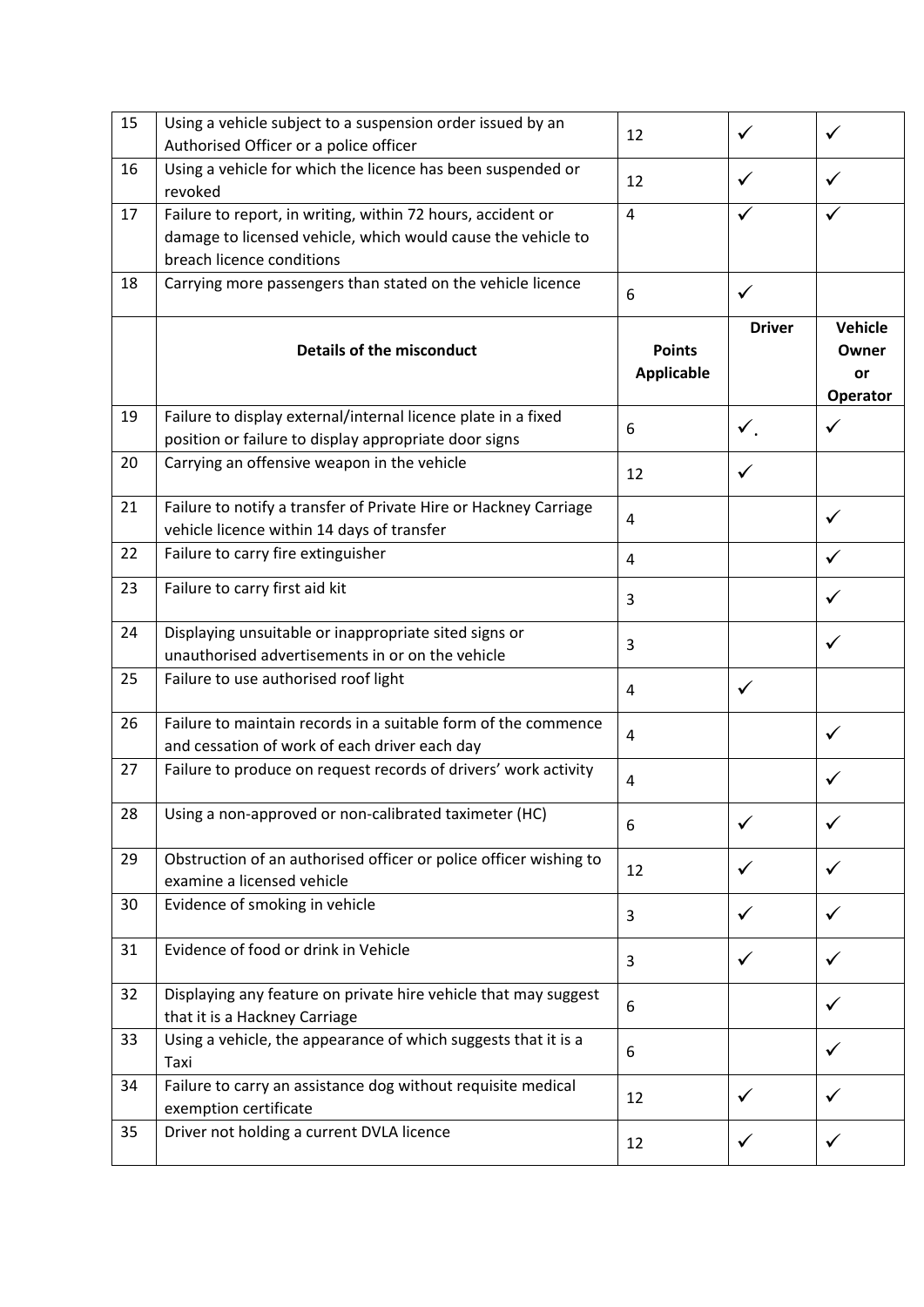| 36 | Failure to have the driver's badge clearly displayed                                                                                                              | $\overline{4}$                     | ✓             |                                           |
|----|-------------------------------------------------------------------------------------------------------------------------------------------------------------------|------------------------------------|---------------|-------------------------------------------|
| 37 | Failure to notify, in writing, a change in medical circumstances                                                                                                  | 6                                  | ✓             | $\checkmark$                              |
| 38 | Unsatisfactory appearance of driver                                                                                                                               | 4                                  | $\checkmark$  |                                           |
| 39 | Failure to observe rank discipline (HC)                                                                                                                           | 3                                  | ✓             |                                           |
| 40 | Failure to maintain proper records of private hire vehicles                                                                                                       | 3                                  |               | $\checkmark$                              |
|    | <b>Details of the misconduct</b>                                                                                                                                  | <b>Points</b><br><b>Applicable</b> | <b>Driver</b> | <b>Vehicle</b><br>Owner<br>or<br>Operator |
| 41 | Failure to keep or produce records of Private Hire bookings or<br>other documents required to be kept or produced                                                 | 6                                  |               |                                           |
| 42 | Misleading use of the words 'Taxi' or 'Cab' on advertising<br>materials                                                                                           | 3                                  |               | $\checkmark$                              |
| 43 | Failure to issue receipt on request.                                                                                                                              | 6                                  | ✓             | ✓                                         |
| 44 | Using a licensed vehicle in a dangerous condition                                                                                                                 | 9                                  | ✓             | ✓                                         |
| 45 | Failure to return vehicle licence plate within 7 days after due<br>notice following expiry, revocation or suspensions of such<br>licence                          | $\overline{4}$                     |               | ✓                                         |
| 46 | Unsatisfactory behaviour or conduct of a driver.                                                                                                                  | $1 - 12*$                          | $\checkmark$  |                                           |
| 47 | Failure to notify the Council in writing, of any motoring or<br>criminal convictions within 21 days or conviction or cautions<br>during period of current licence | 6                                  | ✓             | $\checkmark$                              |
| 48 | Failure to behave in a civil and orderly manner or bringing the<br>trade into disrepute.                                                                          | $1 - 12*$                          | $\checkmark$  | $\checkmark$                              |
| 49 | Failure to provide reasonable assistance to a passenger                                                                                                           | $1 - 12*$                          | ✓             | ✓                                         |
| 50 | Failure to display a correct up to date fare card (HC)                                                                                                            | 3                                  | ✓             |                                           |
| 51 | Carrying two or more separate fares without the appropriate<br>consent                                                                                            | 9                                  | ✓             |                                           |
| 52 | Failure to carry a legal spare wheel (or appropriate alternative)<br>and the necessary tools to fit the spare wheel                                               | 4                                  | ✓             |                                           |
| 53 | Failure to attend punctually at appointed time and place<br>without sufficient cause                                                                              | 4                                  | ✓             |                                           |
| 54 | A licensed vehicle with a bald or dangerous or defective tyre                                                                                                     | 4 per tyre                         |               |                                           |
| 55 | Failure to submit licence renewal application including<br>documents and attendance at a vehicle inspection                                                       | 6                                  |               |                                           |